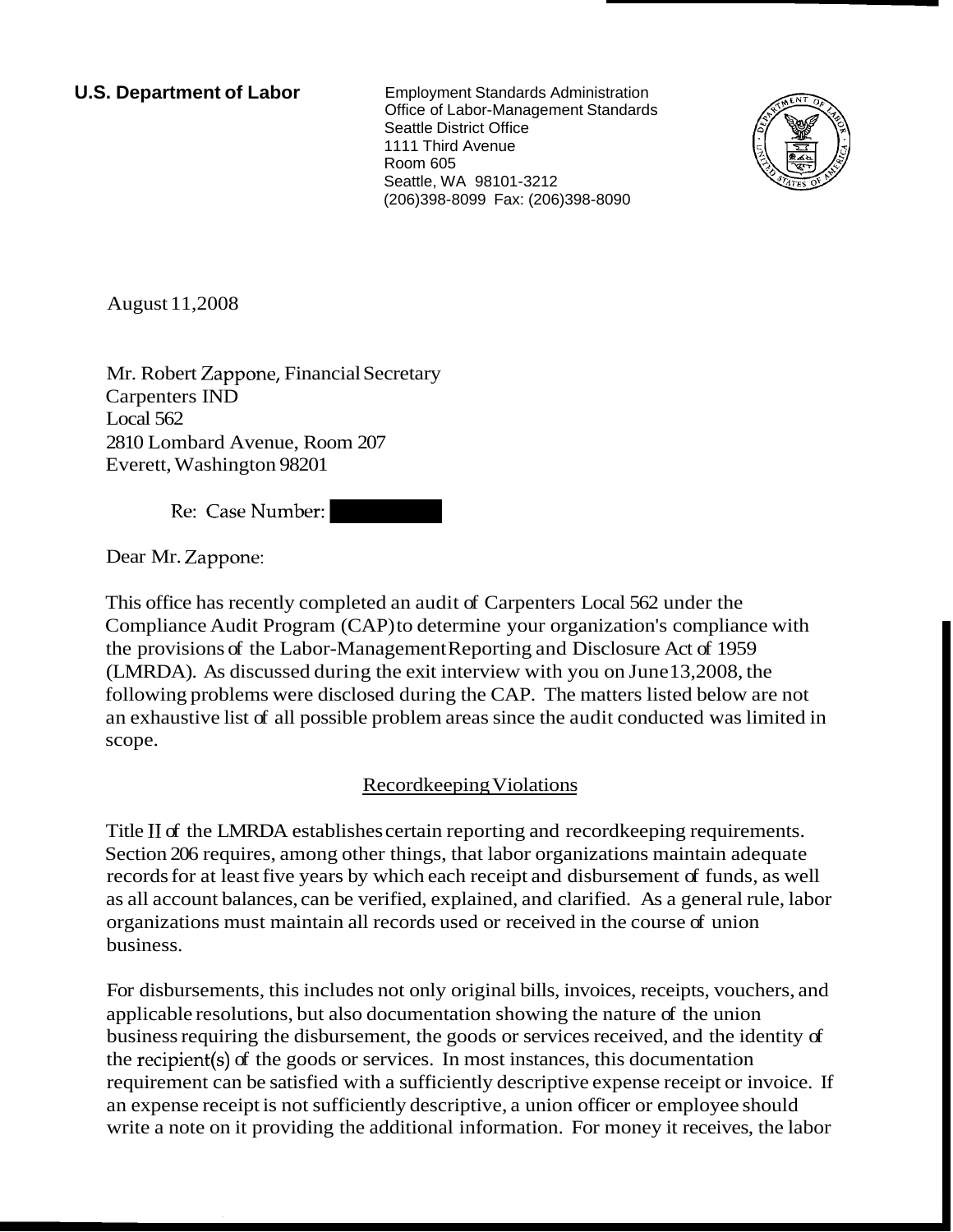organization must keep at least one record showing the date, amount, purpose, and source of that money. The labor organization must also retain bank records for all accounts.

The audit of Local 562's 2007 records revealed the following recordkeeping violations:

1. Credit Card Expenses

Local 562 did not retain adequate documentation for credit card expenses incurred by union officers. Local 562 failed to retain 22 receipts for credit card expenses totaling at least \$3,194.77. In addition, there was no union purpose for credit card expenses totaling at least \$6,690.14.

As previously noted above, labor organizations must retain original receipts, bills, and vouchers for all disbursements. The president and treasurer (or corresponding principal officers) of your union, who are required to sign your union's LM report, are responsible for properly maintaining union records.

2. Disposition of Property

Local 562 did not maintain an inventory of shirts and plumb bob reels it purchased, sold, or gave away. The union must report the value of any union property on hand at the beginning and end of each year in Item 28 of the LM-2 (Other Assets). The union must retain an inventory or similar record of property on hand to verify, clarify, and explain the information that must be reported in Item 28.

The union must record in at least one record the date and amount received from each sale of union shirts and plumb bob reels.

Based on your assurance that Local 562 will retain adequate documentation in the future, OLMS will take no further enforcement action at this time regarding the above violations.

## **Reporting Violations**

The audit disclosed a violation of LMRDA Section 201(b), which requires labor organizations to file annual financial reports accurately disclosing their financial condition and operations. The Labor Organization Annual Report Form LM-2 filed by Local 562 for fiscal year ending June 30,2007, was deficient in that: